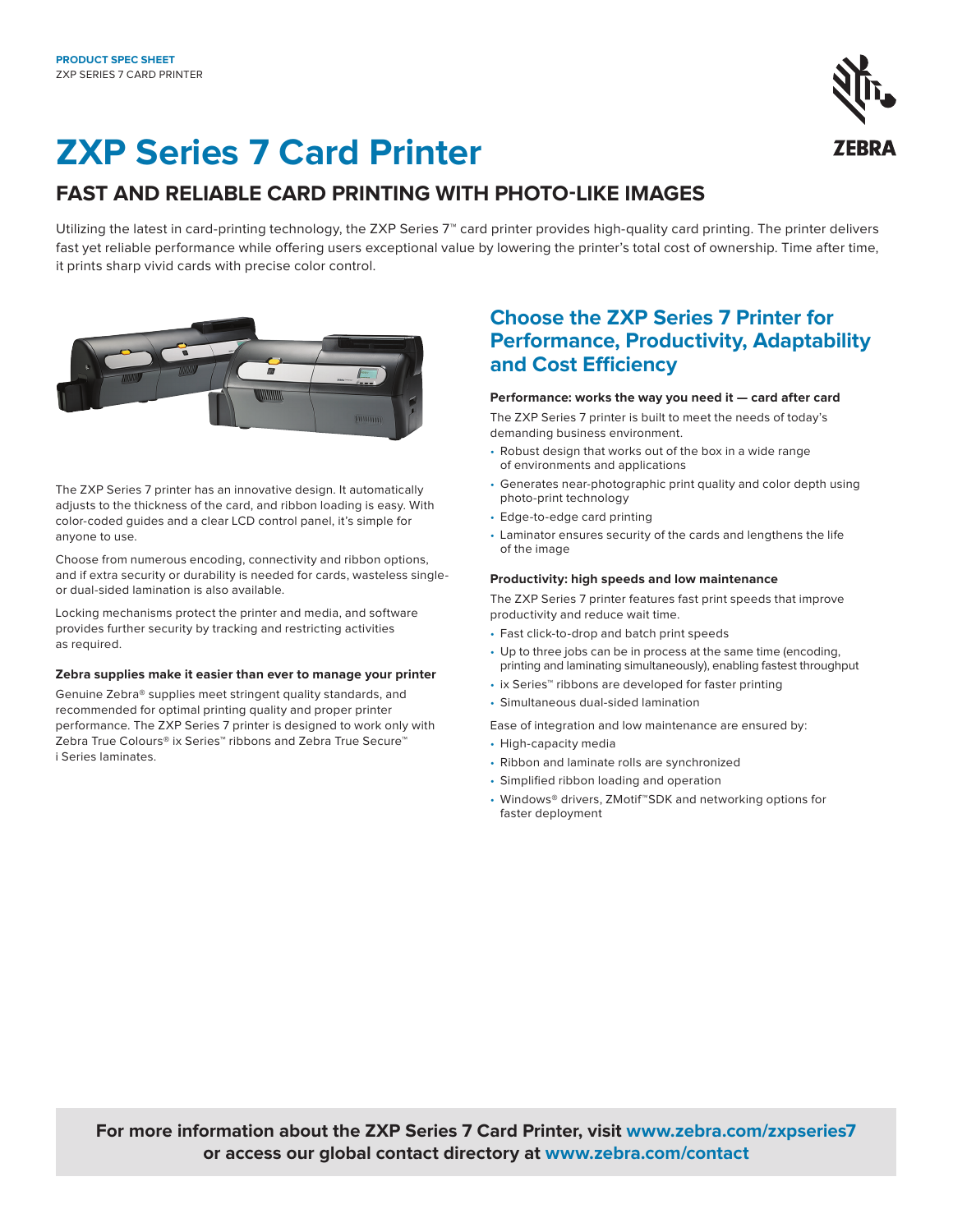#### **Adaptability: meet business needs — now and in the future**

The ZXP Series 7 printer offers real flexibility. You can select options whenever you need them — so you can add to your portfolio of cardprinting applications and manage your investment at the same time.

#### **Options include:**

- Single- or dual-sided printing
- Numerous encoding and connectivity options, including UHF encoding and 802.11b/g wireless connectivity
- Wasteless single- or dual-sided lamination
- Integrated barcode reader
- Zebra® Duo-Print™ dual-sided printing upgrade kit
- A variety of ribbon options

#### **Adaptability and control through software:**

- ZXP Toolbox provides advanced control over printer, driver, and software setup; administration; and diagnostics
- Advanced security features allow administrative flexibility for customizing the feature sets and privileges for users
- The ZMotif SDK allows software developers to easily integrate advanced features or write their own custom print applications

#### **Cost efficiency: supplies designed to minimize the cost per card**

The ZXP Series 7 printer is designed to work with Zebra True Colours ix Series ribbons and Zebra True Secure i Series laminate. The high capacity ribbons reduce costs by delivering more images per roll and feature an improved formulation for printing high-quality images at higher speeds. Many ribbon types are available in two sizes to meet the needs of every printing task.

Zebra True Secure laminates reduce the risk of counterfeiting and extend the life of your high-security cards. The unique laminate design dramatically reduces waste by eliminating the need for carrier material, backings and liners. Specially designed cartridges make laminate replacement simple.

Both the ribbons and laminates utilize intelligent media technology, which automatically detects and calibrates the printer.

### **Card Software: Design Cards and Manage Your Printers with Ease**

#### **Zebra CardStudio™**

Whether you are a small business or a large enterprise, Zebra's CardStudio makes designing and printing professional-looking cards easy. It lets you make the most of ZXP Series 7 printer's functionality, including smart-card encoding and laminating.

Flexible single or multiple user network licensing and database integration options make CardStudio the ideal card-design software complement for the ZXP Series 7 printer.

For more information visit[: www.zebra.com/cardstudio.](https://www.zebra.com/us/en/products/software/card-printers/zmotif-cardstudio-standard.html)

#### **Zebra Virtual PrintWare™**

Zebra Virtual PrintWare is designed to make it easy to issue cards from your own applications. The template-based printing capability allows for easy third-party application integration of card printing and card production flow.

You can print to one or more networked card printers, and remotely monitor printers' health and status. To increase print capacity and throughput, you can also use the software to pool and manage multiple printers as if they were one printer.

For more information visit: [www.zebra.com/virtualprintware.](https://www.zebra.com/us/en/products/software/card-printers/zebra-virtual-printware.html)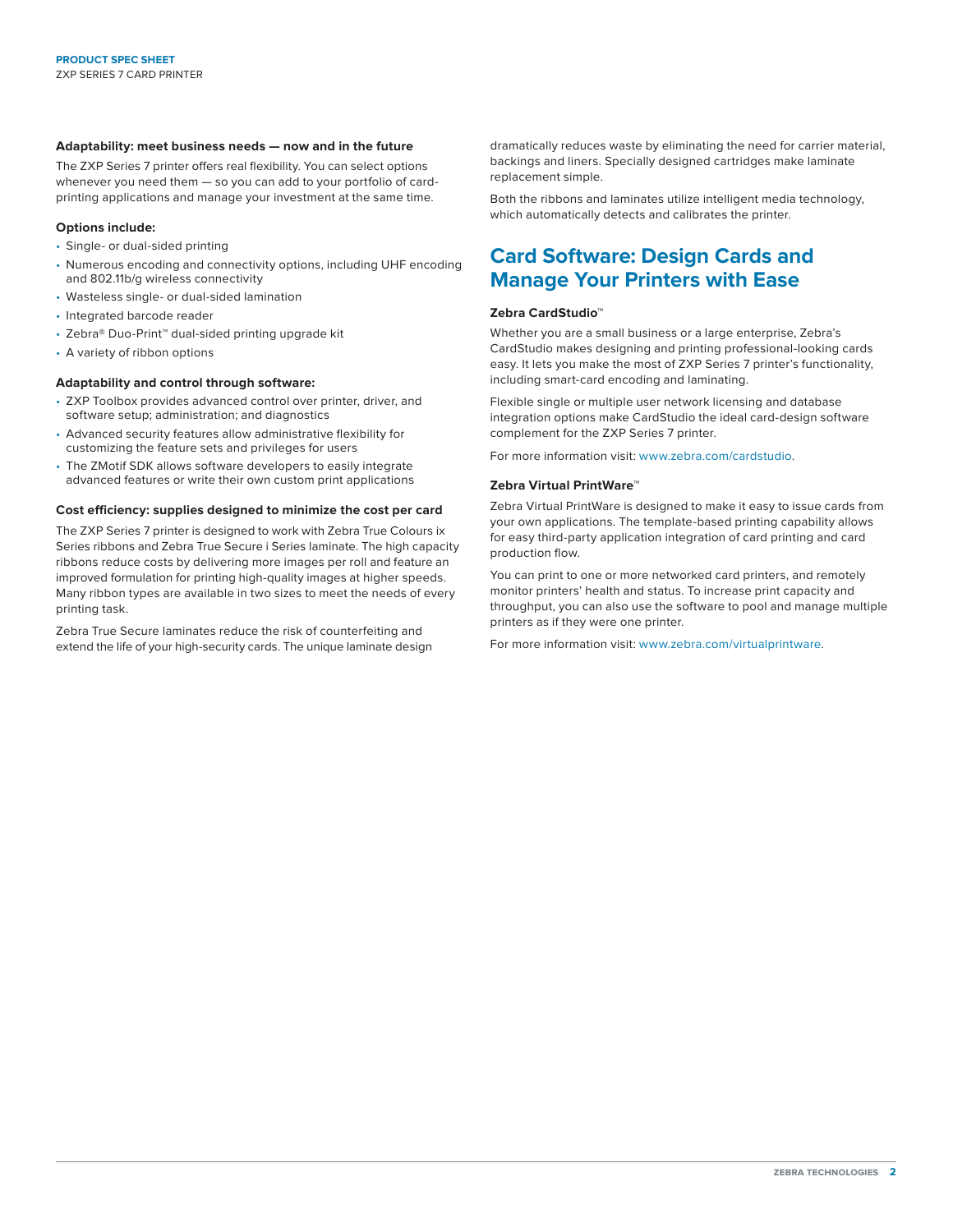## **ZXP Series 7 Specifications**

#### **PRINTER NAME**

ZXP Series 7

#### **STANDARD FEATURES**

- 300 dpi/11.8 dots per mm print resolution
- USB 2.0 and Ethernet 10/100 connectivity
- Microsoft® Windows Certified drivers
- 200-card capacity feeder (30 mil)
- 15-card reject hopper (30 mil)
- 100-card output hopper (30 mil)
- Single-card feed capability
- ix Series intelligent media technology
- 21-character x 6-line LCD operator display with configurable soft keys
- Kensington® physical lock slot
- Two-year unlimited warranty on printer and printhead

#### **PRINTING AND LAMINATING SPECIFICATIONS**

Color dye sublimation or monochrome thermal-transfer printing

Single- and dual-sided printing

Near photographic print quality

Edge-to-edge printing on standard CR-80 media

Simultaneous printing, encoding, and laminating capability

One-pass single- and dual-sided wasteless lamination

1375 cards / hour monochrome single-sided or 555 cards / hour dual sided printing

300 cards / hour full-color YMCKO single-sided printing

225 cards / hour full-color YMCKOK dual-sided printing

270 cards / hour full-color YMCKO single-sided printing with lamination

200 cards / hour full-color YMCKOKO dual-sided printing with lamination

NOTE: Printing throughput (cards per hour) based on batch printing with USB connectivity. Times may vary depending on the computer configuration.

#### **MEDIA SPECIFICATIONS**

Zebra's intelligent technology RFID tags authenticate and automate ix Series ribbons and i Series laminates

Card cleaning rollers included with each ribbon carton

Specially designed cleaning supplies simplify preventative maintenance

#### **True Colours ix Series Ribbons**

- YMCKO: 250 or 750 images / roll
- YMCUvK: 750 images / roll
- YMCKOK: 250 or 750 images / roll
- ½-panel YMC, full KO: 1250 images / roll
- KdO and KrO: 2000 images / roll
- WrKr: 2000 images / roll
- Blue, red, gold, silver monochrome: 5000 images / roll
- Black monochrome: 2500 or 5000 images / roll
- White monochrome: 4000 images / roll
- Scratch-off gray: 3250 images / roll
- Other colors available on request

#### **True Secure i Series Laminates**

- Linerless waste-free 1.0 mil top and bottom laminate: 750 images / roll • Laminate types: clear, magnetic stripe, smart card, and holographic
- wallpaper designs
- Custom laminates with registered or wallpaper holographic images available on request

#### **MEDIA SPECIFICATIONS** (continued)

#### **Card Compatibility**

For optimum card quality and printer performance, use genuine Zebra card supplies. For more information, visit [www.zebra.com/cards.](https://www.zebra.com/us/en/products/supplies/cards.html)

- Card thickness: 10 50 mil (0.25 1.27 mm)
- Card thickness for lamination: 30 mil (0.76 mm)
- Card size: CR-80, ISO 7810 format, Type ID-1
- Card material: PVC and composite, ABS cards, PET, PET-G, PET-F, PETix, and Teslin® composite
- Technology cards: contact and contactless smart cards
- Specialty cards: adhesive backed, signature panel, transparent cards with IR-blocker

#### **OPERATING CHARACTERISTICS**

| Environmental | Operating Temperature: 59°F to 95°F/15°C to 35°C<br>Operating Humidity: 20% to 80% non-condensing<br>Storage Temperature: 23°F to 158°F/-5°C to 70°C<br>Storage Humidity: 10% to 90% non-condensing<br>Media Storage:<br>• Temperature: 41°F to 86°F/5°C to 30°C<br>• Humidity: 30% to 50% non-condensing<br>• Do not store in direct sunlight |
|---------------|------------------------------------------------------------------------------------------------------------------------------------------------------------------------------------------------------------------------------------------------------------------------------------------------------------------------------------------------|
| Electrical    | Auto-switching single-phase AC power<br>90V - 264V AC and 47 - 63Hz (50 - 60Hz nominal)<br><b>FCC Class A</b>                                                                                                                                                                                                                                  |
|               |                                                                                                                                                                                                                                                                                                                                                |

#### **PHYSICAL CHARACTERISTICS**

| 10.9"/277 mm                                                               |
|----------------------------------------------------------------------------|
| Printer only: 27.5"/699 mm<br>Printer with laminator: 38"/964 mm           |
| 12"/306 mm                                                                 |
| Printer only: 26.9 lbs/12.2 kg<br>Printer with laminator: 39.5 lbs/17.9 kg |
|                                                                            |

#### **COMMUNICATION AND INTERFACE CAPABILITIES**

USB 2.0

USB supports plug-and-play printer identification

10/100 Ethernet

802.11b/g wireless option

#### **SOFTWARE TOOLS**

ZMotif SDK support and sample code

Microsoft Windows Certified printer drivers with Toolbox utility features: Windows XP (32 bit), Vista (32 and 64 bit), Server 2003 (32 bit), Windows 7 (32 and 64 bit), Server 2008 (32 and 64 bit), Windows 8 and Win 8 Pro (32 and 64 bit), Server 2012 (64 bit)

CardStudio card design and issuance software

Zebra Virtual PrintWare software support

NOTE: Please see [www.zebra.com](http://www.zebra.com) for up to-date listing of supported systems.

#### **Ideal for These Applications**

#### **Healthcare**

- **and Education**
- Employee and student ID cards
- Employee access control cards

#### **Hospitality and Retail**

- Gaming, loyalty / membership / gift cards
- Sports and entertainment

#### **High Security**

- Government credentials
- Secure access control
- Financial services